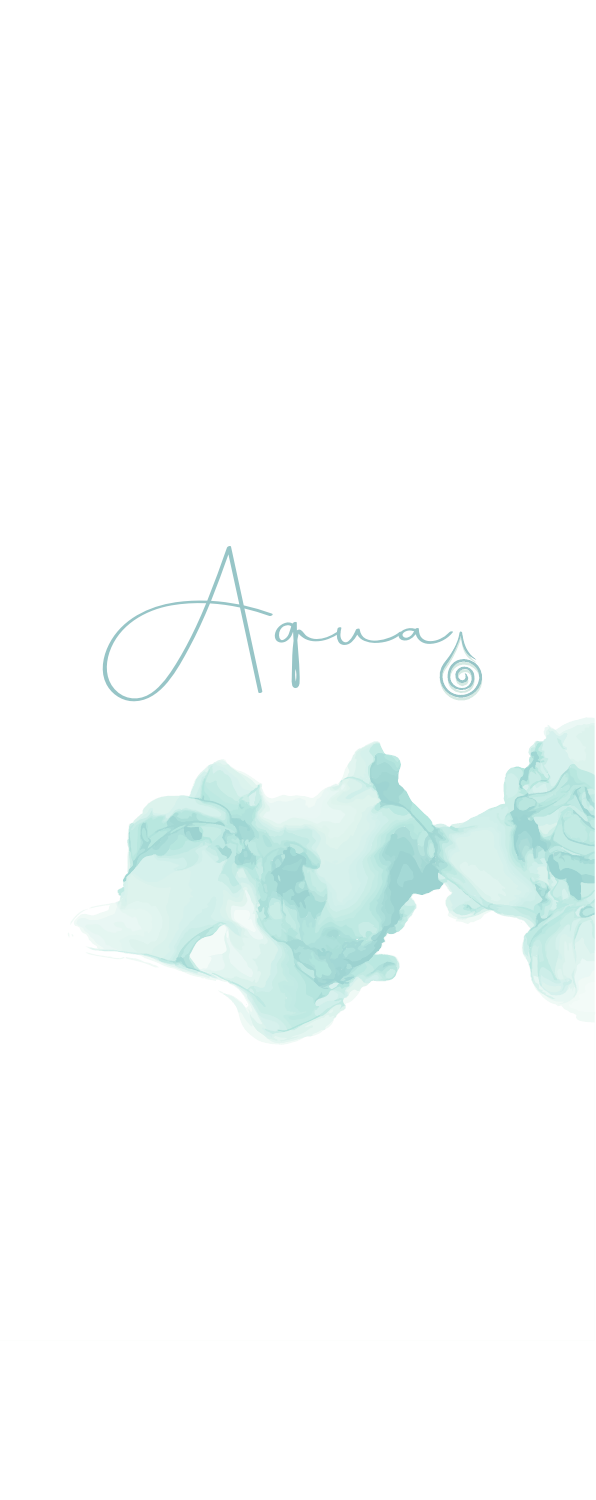# LIGHT BITES

|                                                                                                                                                  |                                               | €                      |
|--------------------------------------------------------------------------------------------------------------------------------------------------|-----------------------------------------------|------------------------|
| Chef's Seasonal Crudités<br>carrots, red peppers, celery, pink radish, cucumber,<br>vegan feta cheese, green olive & parsley paste, mizuna cress |                                               | 8.00                   |
|                                                                                                                                                  |                                               |                        |
| <b>Spicy Chicken Wings</b><br>crispy onions, BBQ dipping sauce                                                                                   | 6 <sub>pcs</sub><br>9 <sub>pcs</sub><br>12pcs | 8.50<br>11.00<br>13.50 |
| Mediterranean Bruschetta<br>toasted sourdough slices, tangy tomato<br>salsa & fresh thyme                                                        |                                               | 9.00                   |
| <b>Vegetable Spring Rolls</b><br>red cabbage, celery, Asian style coleslaw,<br>ponzu sesame dressing                                             |                                               | 10.00                  |
| <b>Tandoori Spiced Chicken Skewer</b><br>baby spinach, raita dip and tortilla                                                                    |                                               | 13.00                  |
| Seafood 'Frites' Cone<br>breaded white fish, calamari, tiger prawn, saffron<br>mayo, lemon salsa verde                                           |                                               | 14.00                  |
| <b>Spiced Prawns</b><br>grilled halloumi, warm tomato salsa, mango,<br>toasted Maltese bread                                                     |                                               | 14.00                  |
| Lamb Kofta Kebab<br>hummus, mint yoghurt, tortilla                                                                                               |                                               | 15.00                  |
| Charcuterie Board<br>Parma ham, bresaola, chorizo, pancetta,<br>salami Milano, pickles, sun-dried tomato dip,<br>artisan grissini                |                                               | 19.50                  |
| <b>SANDWICHES</b>                                                                                                                                |                                               | €                      |
| <b>Applewood Smoked Salmon Wrap</b><br>quacamole, romaine lettuce, chive cream cheese,<br>tortilla chips                                         |                                               | 14.00                  |
| Ciabatta 'Panino'<br>tomatoes, buffalo mozzarella, rocket, pesto,<br>french fries                                                                |                                               | 14.50                  |
| <b>Toasted Farmhouse Club</b>                                                                                                                    |                                               | 18.50                  |

over easy egg, crisp baby gem lettuce, tomatoes, grilled chicken, crispy bacon, french fries

ordering made easy

SCAN THIS QR CODE SELECT YOUR PREFERENCE PLACE DIRECT ORDER

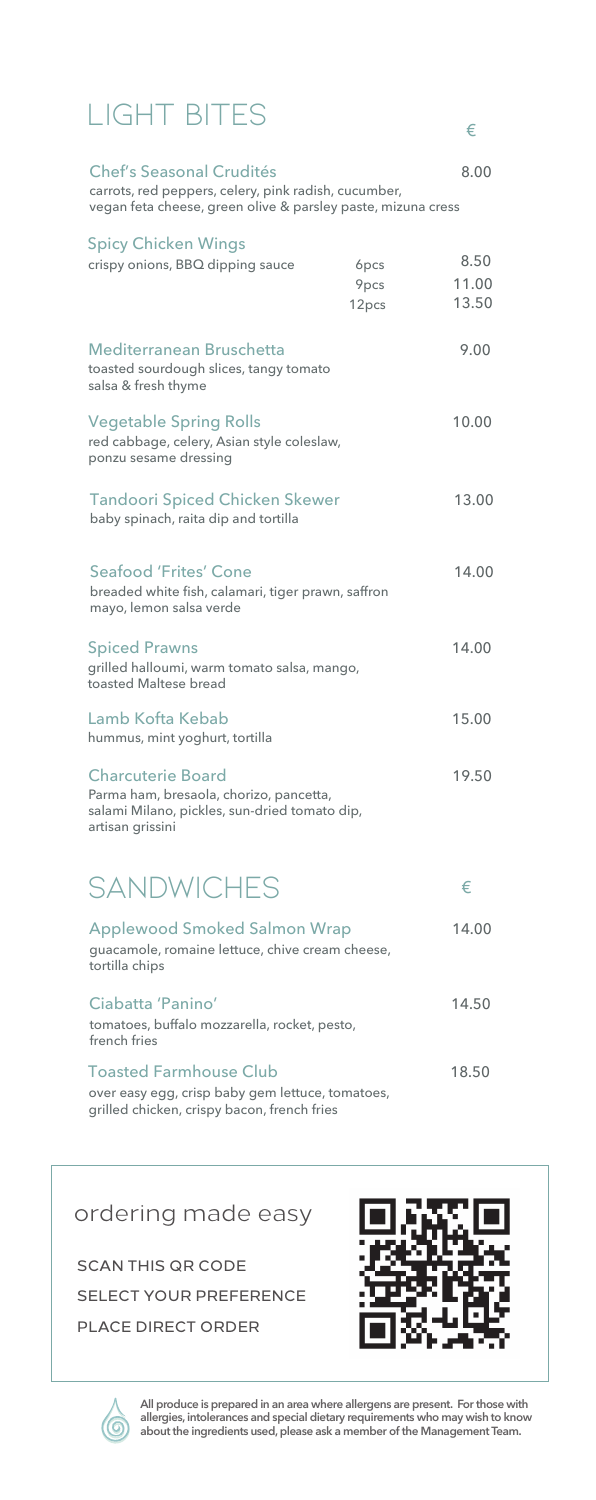# BURGERS

|                                                                                                                                    | €     |
|------------------------------------------------------------------------------------------------------------------------------------|-------|
| <b>Prime Angus Beef Burger</b><br>gouda cheese, lettuce, tomatoes, pickled gherkins,<br>ranch sauce, toasted brioche, french fries | 17.00 |
| <b>Crispy Chicken Burger</b><br>crispy chicken, Asian coleslaw, sriracha mayonnaise,<br>crispy onions, black bun, potato wedges    | 17.00 |
| The Beyond Burger<br>vegan burger topped with vegan cheese, toasted bun,<br>lettuce, tomato salsa, potato wedges                   | 17.00 |
| <b>PASTA</b>                                                                                                                       | €     |
| Fusilli<br>smoked ham hock & Maltese sausage ragù,<br>braising sauce, wild thyme                                                   | 14.00 |
| Vegan Spinach Pappardelle<br>green asparagus, vegan parmesan, kale<br>& pistachio gremolata                                        | 15.00 |
| Langoustine & Ricotta Ravioli                                                                                                      | 16.00 |

prawn butter, tomato sauce vierge

| PIZZA                                                                                                        | €              |
|--------------------------------------------------------------------------------------------------------------|----------------|
| Focaccia<br>crushed garlic, rosemary, fine olive oil, parmesan                                               | 10.00          |
| Focaccia Mare<br>anchovies, marinated baby rocket leaves,<br>cherry tomatoes                                 | 11.00          |
| Pizza Margherita<br>tomato sauce, mozzarella and fresh basil                                                 | 12.75          |
| Pizza Aqua<br>tomato sauce, mozzarella, BBQ chicken fillets,<br>chorizo sausage, red peppers and fresh basil | 13.50          |
| Pizza Bianca<br>mushrooms, mozzarella, gorgonzola, walnuts,<br>local honey                                   | 14.00          |
| Pizza Napoli<br>tomato sauce, mozzarella, Parma ham, baby rocket<br>leaves, Parmesan cheese                  | 16.00          |
| additional toppings:                                                                                         | price per item |
| onions                                                                                                       | 1.00           |

| onions                             | 1.00 |
|------------------------------------|------|
| roasted peppers, mushrooms, olives | 1.50 |
| salami, prawns, Parma ham, chicken | 4.00 |

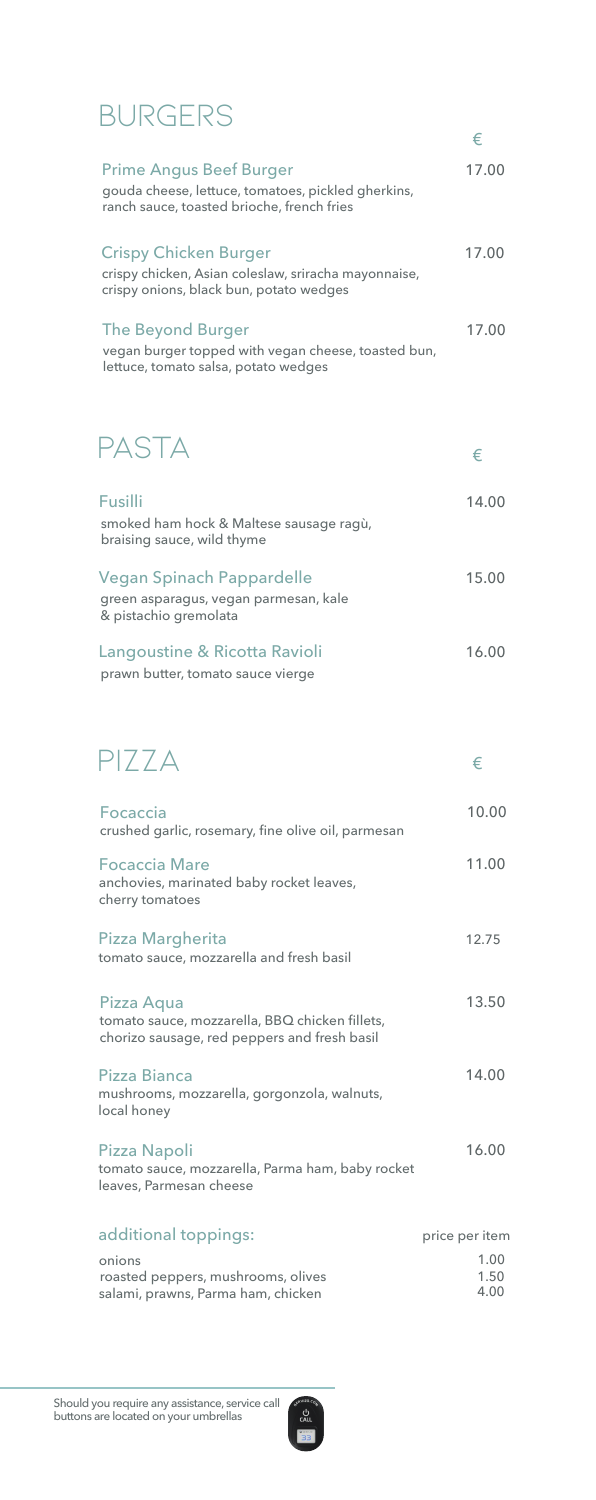# SALADS  $\qquad \qquad \epsilon$

| Prawn & Melon Salad<br>spiced quinoa, baby gem lettuce, green asparagus<br>lime dressing                                                    | 13.00 |
|---------------------------------------------------------------------------------------------------------------------------------------------|-------|
| Mozzarella & Tomato Salad<br>buffalo mozzarella, plum tomatoes, rocket leaves,<br>fresh basil, olive oil and sesame bread stick             | 14.50 |
| Aqua Heirloom Tomato Vegan Salad<br>smooth avocado, celery, dried olives, roasted pine nuts,<br>lemon & extra virgin olive oil              | 14.50 |
| <b>Classic Caesar Salad</b><br>crispy baby lettuce, creamy Caesar mayonnaise dressing,<br>parmesan cheese, anchovies and sourdough croutons | 14.50 |
|                                                                                                                                             |       |

| delicious add-ons to your salad: |      |                 |      |  |
|----------------------------------|------|-----------------|------|--|
|                                  |      |                 | €    |  |
| chicken                          | 4.50 | green asparagus | 6.00 |  |
| avocado                          | 5.00 | prawns          | 6.50 |  |
| Parma ham                        | 6.00 |                 |      |  |

Side Dishes €3.50 each

fries | mixed salad

| <b>DESSERTS</b>                                                            | €                    |
|----------------------------------------------------------------------------|----------------------|
| <b>Selection of Ice-Cream</b><br>chocolate, strawberry, vanilla            | 2.50<br>per scoop    |
| <b>Algida Ice-Creams</b><br>Calippo<br>Cornetto<br><b>ALGIDA</b><br>Magnum | 4.50<br>5.25<br>5.75 |
| Ben & Jerry's                                                              | 6.25                 |
| <b>Fresh Fruit Cup</b>                                                     | 5.75                 |





**All produce is prepared in an area where allergens are present. For those with allergies, intolerances and special dietary requirements who may wish to know about the ingredients used, please ask a member of the Management Team.**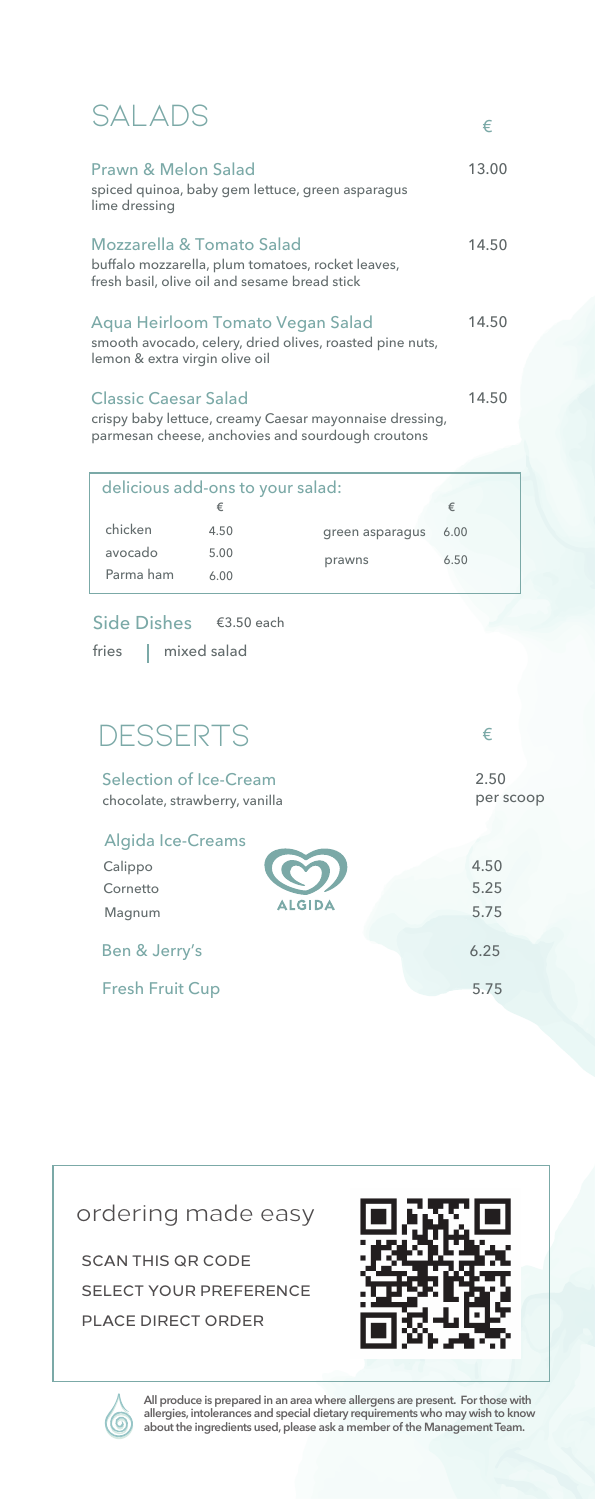## **COCKTAILS**

|                                                                                                     | Glass<br>300ml<br>€    |                     | Pitcher<br>1000ml<br>€ |
|-----------------------------------------------------------------------------------------------------|------------------------|---------------------|------------------------|
| Fresh Sangria <sup>6</sup><br>a delicious secret recipe that<br>creates a truly refreshing drink    | 10.00                  |                     | 25.00                  |
| <b>Sparkling White Sangria</b><br>a bubbly sangria loaded with tons<br>of fruity goodness           | 10.00                  |                     | 25.00                  |
|                                                                                                     | Standard<br>250ml<br>€ | Large<br>500ml<br>€ | Pitcher<br>1000ml<br>€ |
| Long Island Iced Tea<br>Gin, White Rum, Tequila, Vodka, Triple<br>Sec, lime juice, topped with cola | 9.50                   | 16.00               | 26.00                  |
| Sex on the Beach<br>Vodka, Peach Schnapps, cranberry &<br>orange juice                              | 9.50                   | 16.00               | 26.00                  |
| <b>Caribbean Dream</b><br>White & Dark Rum, orange juice,<br>pineapple juice, grenadine syrup       | 9.50                   | 16.00               | 26.00                  |
| <b>Angels Kiss</b><br>Gin, Triple Sec, lime juice, cranberry<br>juice, topped with lemonade         | 9.50                   | 16.00               | 26.00                  |

|                                                          | Glass<br>300ml<br>€ |
|----------------------------------------------------------|---------------------|
| <b>Aperol Spritz</b>                                     | 10.00               |
| Aperol, Prosecco, dash of soda                           |                     |
| <b>Summer Spritz</b><br>Limoncello, Prosecco, berries    | 12.00               |
| <b>Maltese Spritz</b><br>Bajtra Liquor, Prosecco, Kinnie | 12.00               |
|                                                          |                     |

|                                                                                                                           | Standard<br>250ml<br>€ | Large<br>500ml<br>€ |
|---------------------------------------------------------------------------------------------------------------------------|------------------------|---------------------|
| <b>Frozen Margarita</b><br>Tequila, Triple Sec, lime juice,<br>fruit purée<br>Strawberry, Raspberry, Passion Fruit, Peach | 9.50                   | 16.00               |
| <b>Frozen Daiquiris</b><br>White Rum, lime juice, fruit purée<br>Strawberry, Raspberry, Passion Fruit, Peach              | 9.50                   | 16.00               |
| Frozen Piña Colada<br>White Rum, coconut syrup, pineapple<br>juice, fresh cream                                           | 9.50                   | 16.00               |
| <b>Classic Mojito</b><br>White Rum, fresh mint, lime wedges<br>brown sugar, topped with soda                              | 9.50                   | 16.00               |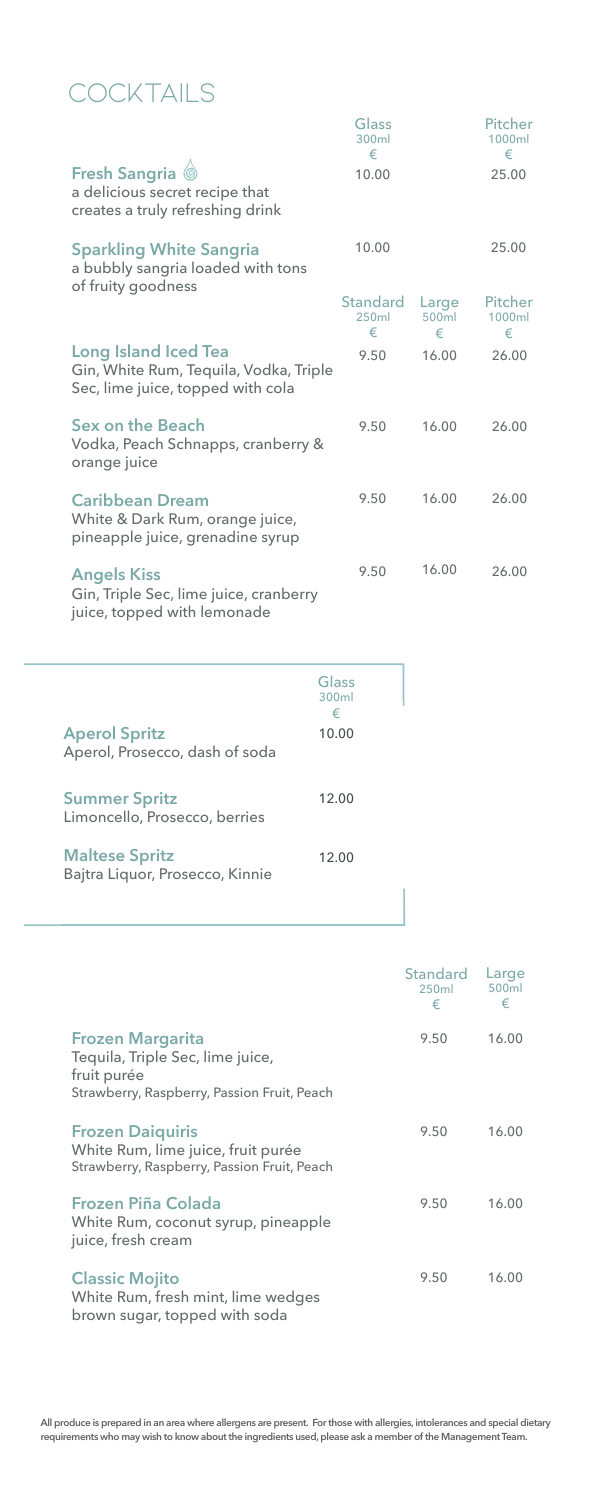## NON-ALCOHOLIC COCKTAILS

|                                                                                                | Standard<br>250ml<br>€ | Large<br>500ml<br>€ |
|------------------------------------------------------------------------------------------------|------------------------|---------------------|
| <b>Fresh Lemonade</b><br>the perfect summer drink freshly<br>prepared in-house                 | 8.00                   |                     |
| <b>Floky</b><br>fresh mint, lime wedges, lime juice,<br>lemonade, grenadine syrup              | 5.50                   | 10.00               |
| <b>Summer Time</b><br>orange & pineapple juice, strawberry<br>purée, coconut & grenadine syrup | 5.50                   | 10.00               |
| <b>Slush Puppy</b><br>strawberry, raspberry or lime                                            | 5.50                   | 10.00               |

### BARISTA CORNER

| <b>Espresso</b>            | €<br>3.00 |
|----------------------------|-----------|
| Tea                        | 3.50      |
| Americano                  | 3.50      |
| Cappuccino / Latte         | 3.75      |
| <b>Cold Cappuccino</b>     | 3.75      |
| <b>Hot Chocolate</b>       | 4.00      |
| <b>Frozen Coffee Cream</b> | 7.00      |

| Coffee Frappé          | €    |
|------------------------|------|
|                        | 4.00 |
| Matcha Green Tea       | 5.00 |
| Cookies & Cream        | 5.00 |
|                        |      |
| add a shot of flavour: | 1.0  |

hazelnut, vanilla, caramel

250ml €

# THE ENERGISERS

| <b>Detox Iced Tea</b><br>6.50 |
|-------------------------------|
|                               |

Goji-berry & Green tea Lemon & Green tea Acai-berry Pomegranate & Green tea

### **Fresh Orange Juice** 7.00

#### **Smoothies**

| <b>Thick Shake</b><br>chocolate, strawberry<br>vanilla                               | 6.25 | <b>Just Berry</b><br>strawberry, blueberry,<br>raspberry & cranberry juice        | 7.25 |  |
|--------------------------------------------------------------------------------------|------|-----------------------------------------------------------------------------------|------|--|
| 7.25<br><b>Morning Booster</b><br>banana, strawberry,<br>peanut butter & almond milk |      | <b>Fruit Mix</b><br>7.25<br>pineapple, banana,<br>strawberry & fresh orange juice |      |  |
| <b>Backyard Jungle</b><br>carrots, avocado, banana,<br>fresh orange juice            | 7.25 | <b>Green Mash</b><br>spinach, cucumber, avocado,<br>green apple juice             | 7.25 |  |
| Create your<br>own Smoothie                                                          | 8.00 |                                                                                   |      |  |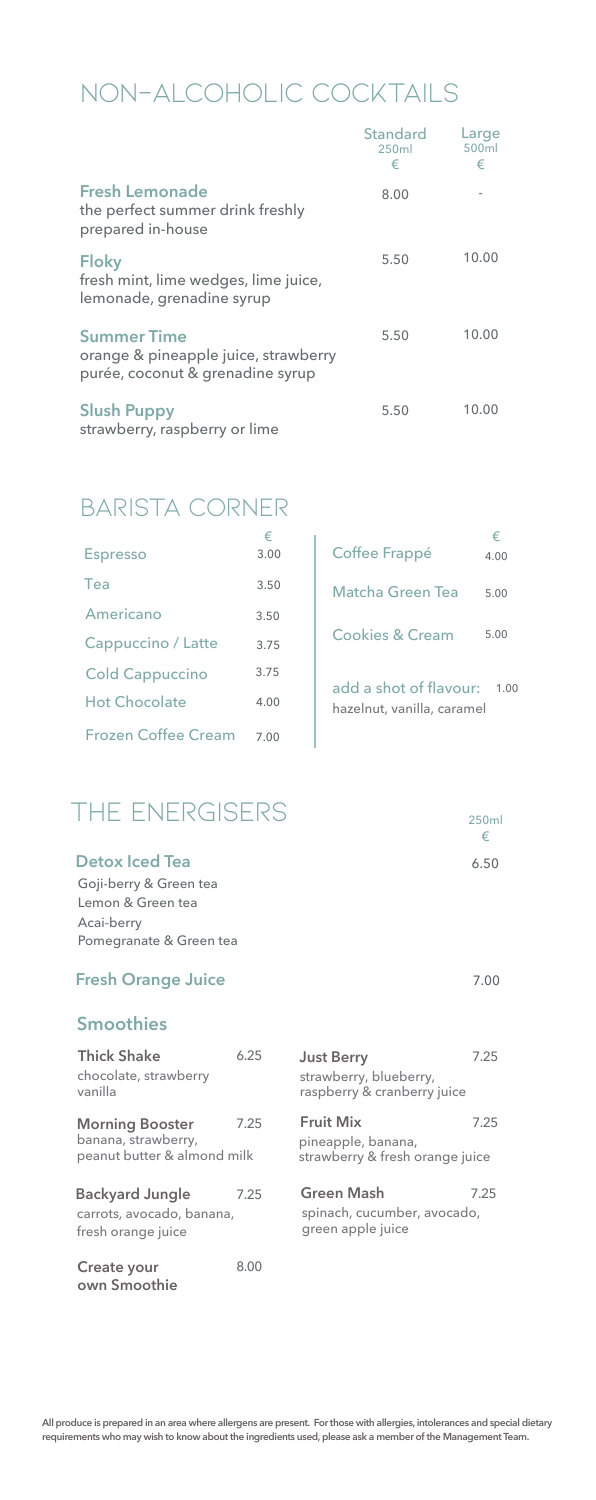| <b>BEVERAGES</b>                                                                                   |               |                  |
|----------------------------------------------------------------------------------------------------|---------------|------------------|
|                                                                                                    | €             | €                |
| <b>Water Selection</b>                                                                             | 500ml         | 1000ml           |
| San Pellegrino                                                                                     | 3.75          | 5.75             |
| Acqua Panna                                                                                        | 3.75          | 1500ml<br>6.00   |
|                                                                                                    | 250ml         | 500ml            |
| <b>Soft Drinks</b><br>coca cola, coca cola zero, sprite, sprite zero, fanta<br>kinnie, diet kinnie | 4.00          | 6.25             |
|                                                                                                    | 330ml         |                  |
| Iced Tea Peach/Lemon                                                                               | 4.00          |                  |
|                                                                                                    | 250ml         | 500ml            |
| <b>Fruit Juices</b><br>orange, pineapple, cranberry,                                               | 4.00          | 6.25             |
| apple, peach & tomato                                                                              |               |                  |
|                                                                                                    | 250ml         |                  |
| <b>Red Bull</b>                                                                                    | 6.00          |                  |
|                                                                                                    |               |                  |
| BEER                                                                                               | €             | €                |
|                                                                                                    | 250ml         | 500ml            |
| Cisk (Malta)                                                                                       | 3.75          | 7.00             |
|                                                                                                    | 250ml         |                  |
| <b>Cisk Excel (Malta)</b>                                                                          | 4.00          |                  |
| <b>Carsiberg - Draught (Denmark)</b>                                                               | 250ml<br>3.75 | 500ml<br>7.00    |
|                                                                                                    |               |                  |
| Heineken (Holland)                                                                                 | 330ml<br>4.50 | Bucket*<br>19.50 |
|                                                                                                    | 330ml         |                  |
| Corona (Mexico)                                                                                    | 5.50          |                  |

 $C\text{IDER}$ **Strongbow (England) 330ml**  5.50 **Magners 500ml**  8.50

## MIXERS & SPIRITS  $\epsilon$

| <b>Standard spirits</b>        | 20ml             | from<br>3.75 |
|--------------------------------|------------------|--------------|
| <b>Premium spirits</b>         | 20 <sub>ml</sub> | from<br>6.50 |
| <b>Liquors &amp; Aperitifs</b> | 20ml             | from<br>3.75 |
| <b>Mixers</b>                  | from             | 2.25         |
| <b>Premium Mixers</b>          | from             | 4.25         |

8.00

Should you require any assistance, service call buttons are located on your umbrellas